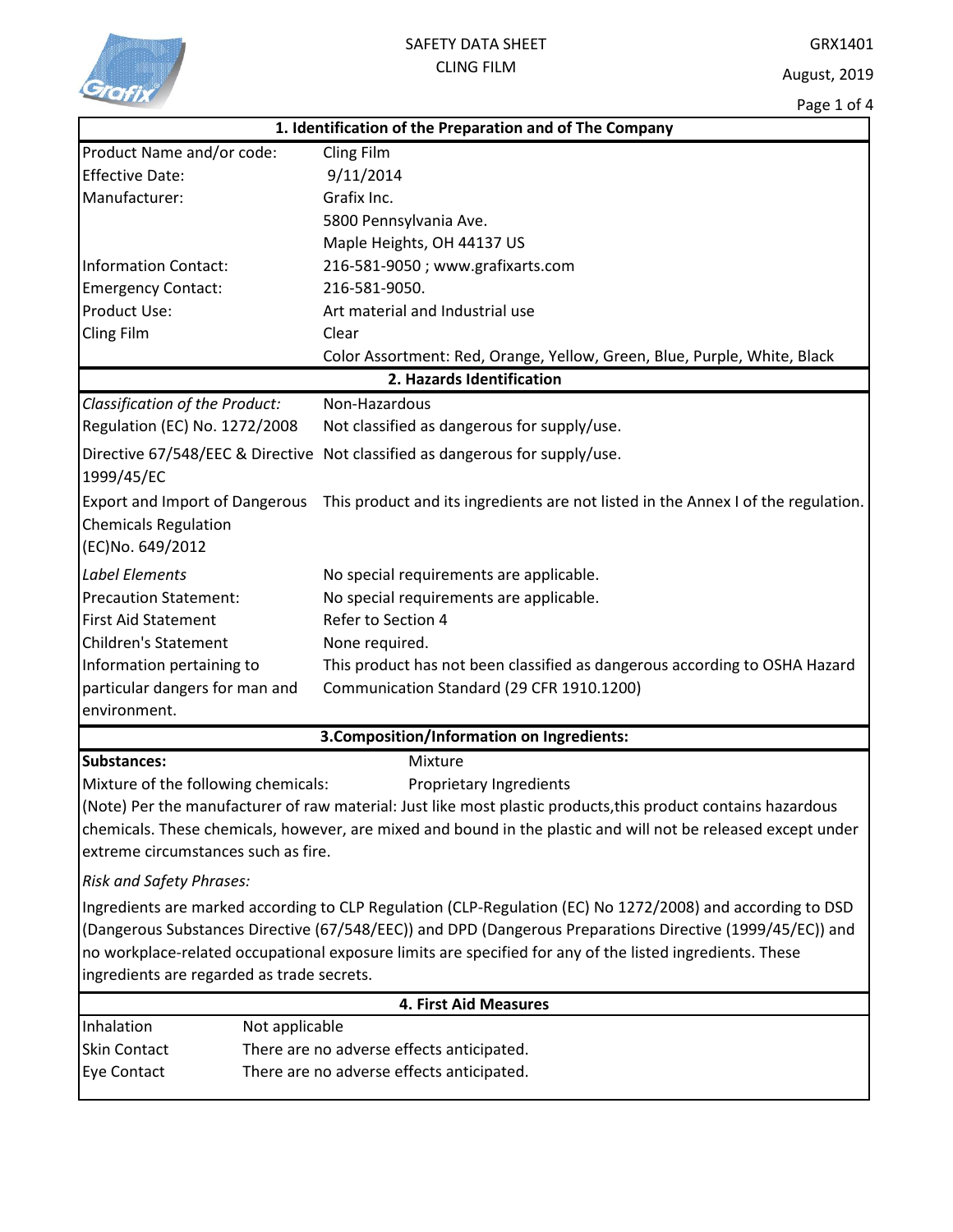

## SAFETY DATA SHEET CLING FILM

|                                          | <b>5. Firefighting Measures</b>                                                |  |  |  |
|------------------------------------------|--------------------------------------------------------------------------------|--|--|--|
| <b>Extinguishing Media</b>               | Water, foam, carbon dioxide or dry chemical equipment.                         |  |  |  |
| Flashpoint/Flammability                  | Combustible                                                                    |  |  |  |
|                                          | <b>6. Accidental Release Measures</b>                                          |  |  |  |
| <b>Environmental precautions</b>         | None.                                                                          |  |  |  |
| <b>Methods and Materials for</b>         | Not applicable to this kind of material.                                       |  |  |  |
| Containment and Cleaning up              |                                                                                |  |  |  |
| 7. Handling and Storage                  |                                                                                |  |  |  |
| Safe Handling                            | Avoid extremes in high temperatures that may cause melting of the product.     |  |  |  |
| Storage                                  | Store away from heat and sources of ignition. Do not store in direct sunlight. |  |  |  |
|                                          | Avoid prolonged storage in high or low temperatures. Recommended storage       |  |  |  |
|                                          | temperatures are 20 F to 100 F (-7°C to 38°C)                                  |  |  |  |
| 8. Exposure Controls/Personal Protection |                                                                                |  |  |  |
| <b>Exposure Limits</b>                   | None known.                                                                    |  |  |  |
| <b>Respiratory and Ventilation</b>       | Provide adequate ventilation.                                                  |  |  |  |
| <b>Skin Protection</b>                   | Wearing gloves may be required due to sharp edges.                             |  |  |  |
| Eye Protection                           | Safety glasses are recommended.                                                |  |  |  |
|                                          | 9. Physical and Chemical Properties                                            |  |  |  |
| Appearance                               | Plastic Sheet or film (9" by 12", pack of 6 or 50, pack of 9 assorted colors)  |  |  |  |
| <b>Physical State</b>                    | Solid                                                                          |  |  |  |
| Color                                    | Various colors                                                                 |  |  |  |
| Odor                                     | Slight characteristic odor                                                     |  |  |  |
| <b>Boiling Point</b>                     | Not applicable                                                                 |  |  |  |
| <b>Melting Point</b>                     | 300 F                                                                          |  |  |  |
| <b>Freezing Point</b>                    | Not available                                                                  |  |  |  |
| State (pH)                               | Not applicable                                                                 |  |  |  |
| <b>Specific Gravity</b>                  | >1 (Specific Gravity for water is 1)                                           |  |  |  |
| Viscosity                                | Not Known                                                                      |  |  |  |
| Flashpoint                               | Not available                                                                  |  |  |  |
| Vapor Pressure                           | Not applicable                                                                 |  |  |  |
| <b>Vapor Density</b>                     | Not applicable                                                                 |  |  |  |
| Solubility in water                      | Not soluble                                                                    |  |  |  |
|                                          | 10. Stability and Reactivity                                                   |  |  |  |
| Reactivity:                              | Not expected to be reactive.                                                   |  |  |  |
| <b>Chemical Stability</b>                | Product is stable in typical situation and environment.                        |  |  |  |
| <b>Conditions to Avoid</b>               | Avoid extremes in high temperatures.                                           |  |  |  |
| Incompatible materials                   | None known.                                                                    |  |  |  |
| <b>Hazardous Decomposition</b>           | Carbon monoxide, low level cyanides and NOx, and other unidentified            |  |  |  |
| Products                                 | products of hydrocarbon degradation.                                           |  |  |  |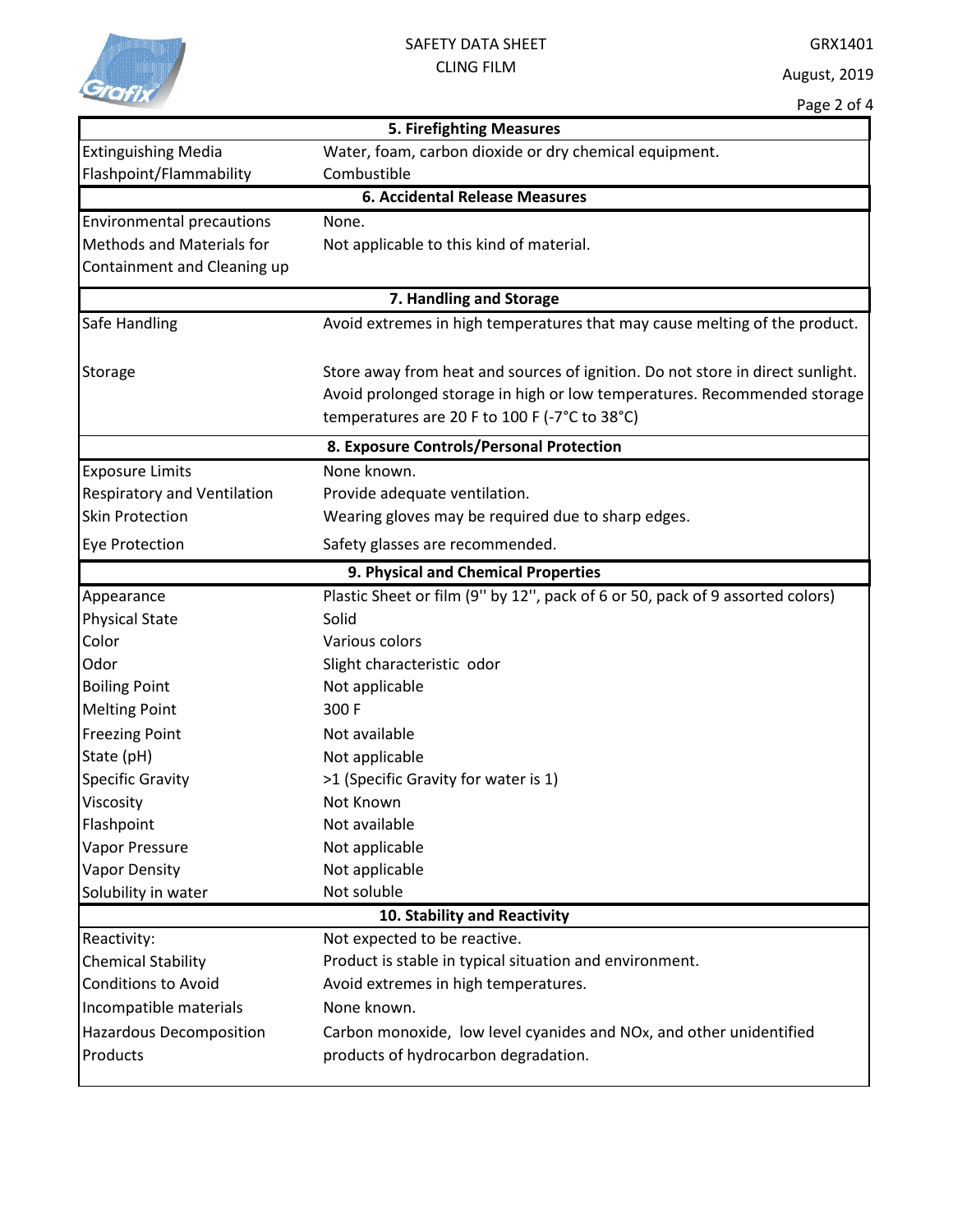

|                                                             | 11. Toxicological Information                                                                   |                                                                                                       |
|-------------------------------------------------------------|-------------------------------------------------------------------------------------------------|-------------------------------------------------------------------------------------------------------|
| <b>Health Effects</b>                                       |                                                                                                 | No specific acute health effects and no chronic health effects have been seen                         |
|                                                             | or are expected.                                                                                |                                                                                                       |
|                                                             | 12. Ecological Information                                                                      |                                                                                                       |
| Toxicity:                                                   | Not expected to be harmful to the environment.                                                  |                                                                                                       |
| Aquatic toxicity                                            | No information available.                                                                       |                                                                                                       |
| Persistence and degradability                               | No information available.                                                                       |                                                                                                       |
| Bio accumulative potential                                  | No information available.                                                                       |                                                                                                       |
| Mobility in soil                                            | No information available.                                                                       |                                                                                                       |
| Additional ecological information No information available. |                                                                                                 |                                                                                                       |
|                                                             | 13. Disposal Considerations                                                                     |                                                                                                       |
|                                                             |                                                                                                 | Dispose of all waste material in accordance with all applicable federal, state and local regulations. |
|                                                             | 14. Transport Information                                                                       |                                                                                                       |
| <b>UN-NUMBER</b>                                            | Not applicable                                                                                  |                                                                                                       |
| DOT, ADR, IMDG, IATA                                        | Not applicable                                                                                  |                                                                                                       |
| UN proper shipping name                                     | Not applicable                                                                                  |                                                                                                       |
| DOT, ADR, IMDG, IATA                                        | Not applicable                                                                                  |                                                                                                       |
| Transport hazard class(es)                                  | Not applicable                                                                                  |                                                                                                       |
| DOT, ADR, IMDG, IATA                                        | Not applicable                                                                                  |                                                                                                       |
| Class                                                       | Not applicable                                                                                  |                                                                                                       |
| Label                                                       | Not applicable                                                                                  |                                                                                                       |
| Packing Group                                               | Not applicable                                                                                  |                                                                                                       |
| DOT, ADR, IMDG, IATA                                        | Not applicable                                                                                  |                                                                                                       |
| <b>Environmental Hazards</b>                                | Not applicable                                                                                  |                                                                                                       |
| Special precautions for user                                | Not applicable                                                                                  |                                                                                                       |
| Transport in bulk according to                              | Not applicable                                                                                  |                                                                                                       |
| Annex II of Marpol73/878 and                                |                                                                                                 |                                                                                                       |
| the IBC Code.                                               |                                                                                                 |                                                                                                       |
|                                                             | 15. Regulatory Information                                                                      |                                                                                                       |
|                                                             | Safety, health and environmental regulations/legislation specific for the substance or mixture. |                                                                                                       |
| SARA                                                        |                                                                                                 | Not applicable.                                                                                       |
| Section 355 (extremely hazardous substances)                |                                                                                                 |                                                                                                       |
| Section 313 (Specific toxic chemical listing)               |                                                                                                 |                                                                                                       |
| <b>TSCA (Toxic Substance Control Act)</b>                   |                                                                                                 | All ingredients are listed.                                                                           |
| Proposition 65                                              |                                                                                                 |                                                                                                       |
| Chemicals known to cause cancer                             |                                                                                                 | None of the ingredients are listed                                                                    |
| Chemicals known to cause reproductive toxicity for females  |                                                                                                 | None of the ingredients are listed                                                                    |
| Chemicals known to cause reproductive toxicity for males    |                                                                                                 | None of the ingredients are listed                                                                    |
| Chemicals known to cause developmental toxicity             |                                                                                                 | None of the ingredients are listed                                                                    |
| Carcinogenicity categories                                  |                                                                                                 |                                                                                                       |
| EPA (Environmental Protection Agency)                       |                                                                                                 | None.                                                                                                 |
| TLV (Threshold Limit Value established by ACGIH)            |                                                                                                 | None.                                                                                                 |